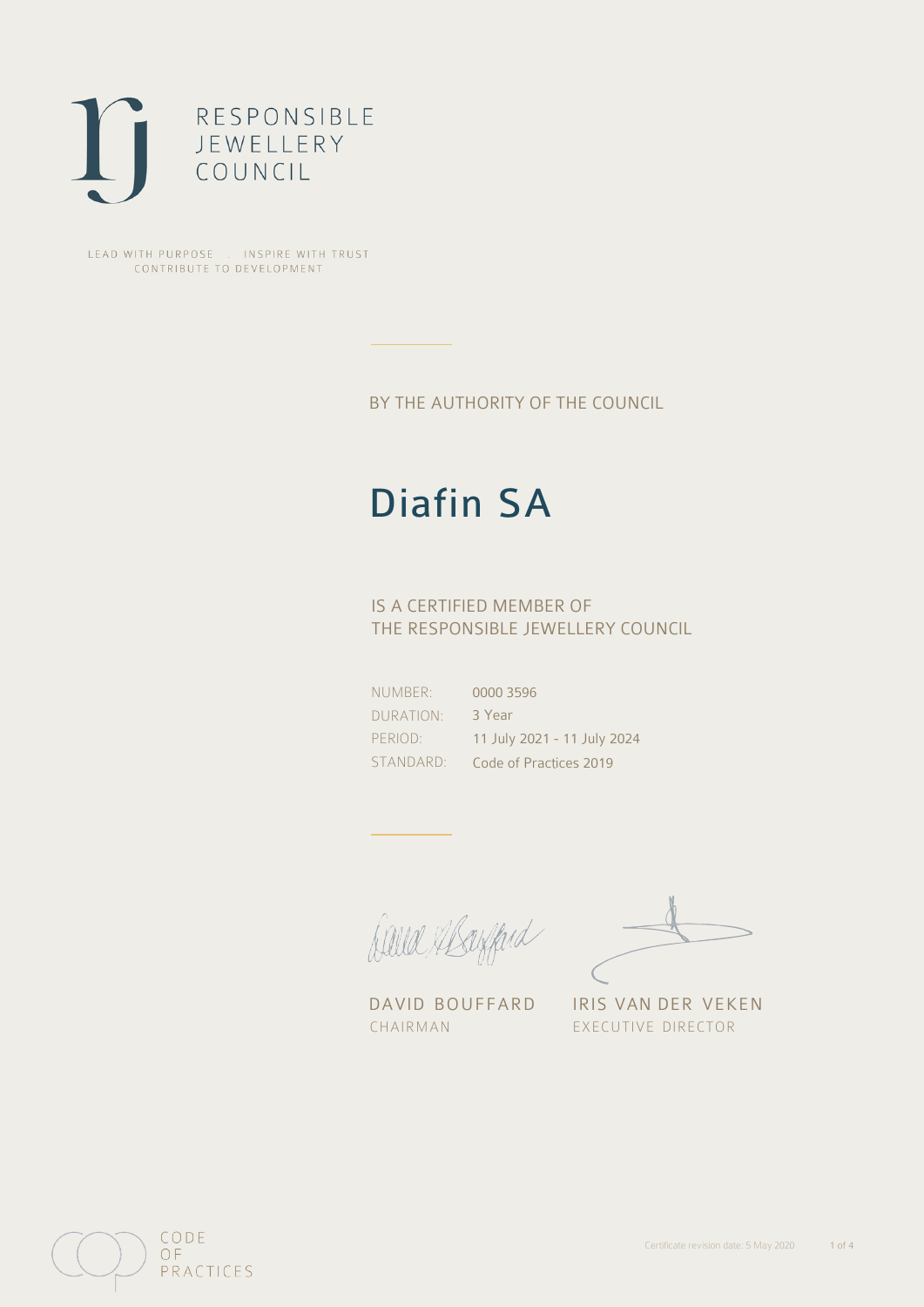

# **CERTIFICATION OVERVIEW**

| Diamonds and Coloured Gemstones Trader, Cutter and/or Polisher                                                                                                                                                                                                                                                                                                                                                                                            |  |  |
|-----------------------------------------------------------------------------------------------------------------------------------------------------------------------------------------------------------------------------------------------------------------------------------------------------------------------------------------------------------------------------------------------------------------------------------------------------------|--|--|
| 29 June 2021                                                                                                                                                                                                                                                                                                                                                                                                                                              |  |  |
| Re-certification                                                                                                                                                                                                                                                                                                                                                                                                                                          |  |  |
| Code of Practices 2019                                                                                                                                                                                                                                                                                                                                                                                                                                    |  |  |
| <b>SGS United Kingdom Limited</b>                                                                                                                                                                                                                                                                                                                                                                                                                         |  |  |
| 1. General requirements: 1-4, except 3.2<br>2. Responsible supply chains, human rights and due<br>diligence: 5-14, except 7.3, 8, 9, 11.3, 13.2-4, 14.3<br>3. Labour rights and working conditions: 15-22, except 19.3,<br>21.3<br>4. Health, Safety and Environment: 23-27, except 23.10, 27.4<br>5. Gold, Silver, PGM, diamond and coloured gemstone<br>products: 28-30, except 28.2a, j, 28.2d-g, 29.2, 30<br>Responsible mining: Not Applicable<br>6. |  |  |
|                                                                                                                                                                                                                                                                                                                                                                                                                                                           |  |  |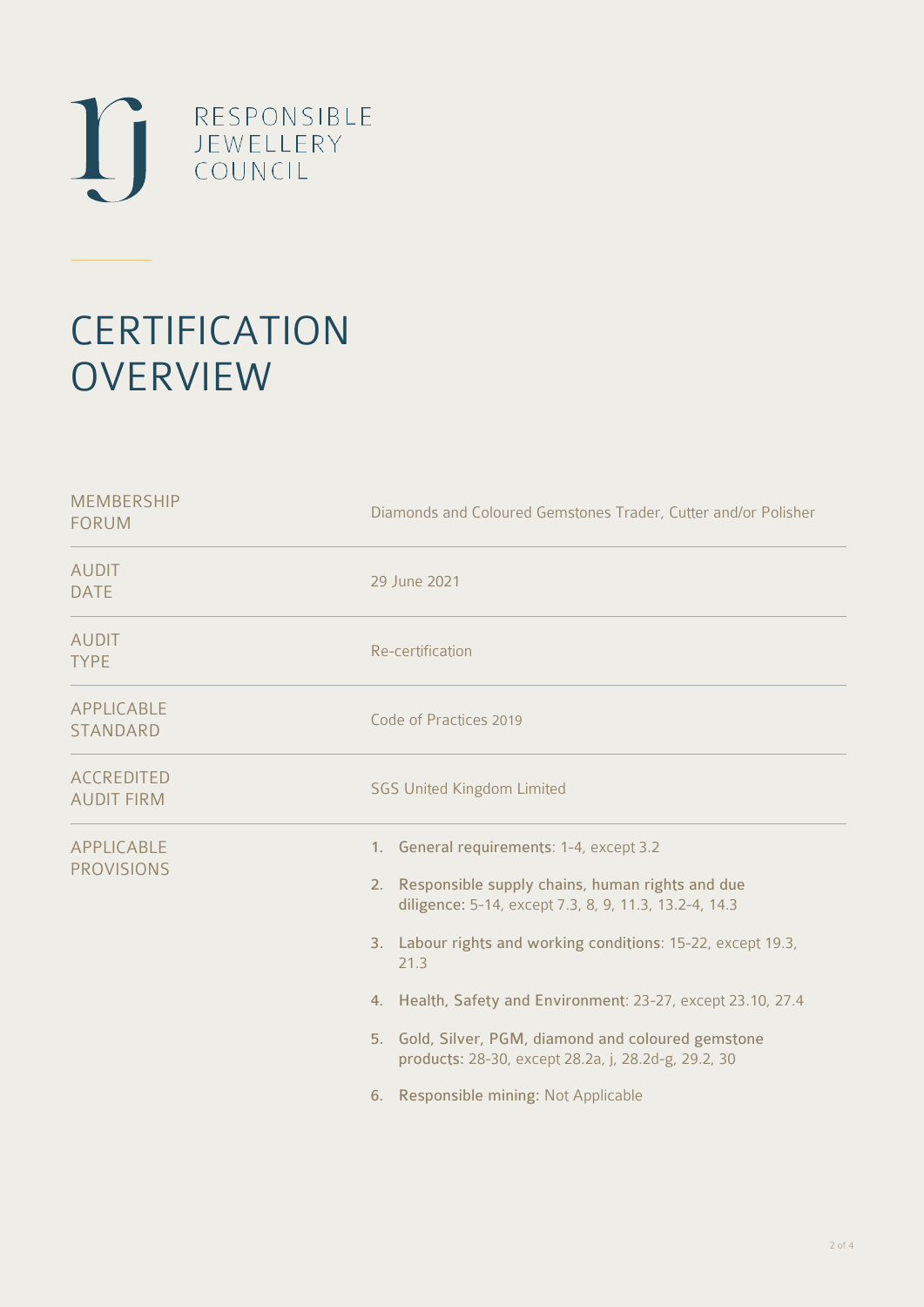| PROVENANCE<br><b>CLAIMS</b>                |                                        | (FR) - DIAFIN SA garantit que les diamants liés à cette facture ne<br>proviennent pas du Zimbabwe. DIAFIN SA a reçu de son fournisseur<br>des garanties écrites similaires.<br>(EN) - DIAFIN SA guarantees that the diamonds linked to this invoice<br>do not come from Zimbabwe. DIAFIN SA has received similar written<br>guarantees from its supplier. |  |
|--------------------------------------------|----------------------------------------|-----------------------------------------------------------------------------------------------------------------------------------------------------------------------------------------------------------------------------------------------------------------------------------------------------------------------------------------------------------|--|
| <b>AUDITOR STATEMENT OF</b><br>CONFORMANCE |                                        | Based on the scope and findings of the certification audit, the member<br>has demonstrated a conformance level consistent with a:                                                                                                                                                                                                                         |  |
|                                            |                                        | 3 Year Certification                                                                                                                                                                                                                                                                                                                                      |  |
| <b>NEXT AUDIT TYPE</b>                     | MID-TERM REVIEW (within 12-24 months): |                                                                                                                                                                                                                                                                                                                                                           |  |
|                                            |                                        | A. Mid-term review NOT required due to:                                                                                                                                                                                                                                                                                                                   |  |
|                                            |                                        | No anticipated changes to the certification scope during the<br>certification period                                                                                                                                                                                                                                                                      |  |
|                                            |                                        | 3 or less minor non-conformances with critical provisions or in<br>general identified by the audit (not covered by parallel audits<br>for schemes identified as equivalent to RJC's) for an individual<br>member in the mining sector or a non-mining sector member                                                                                       |  |
|                                            |                                        | <25 full time equivalent personnel                                                                                                                                                                                                                                                                                                                        |  |
|                                            |                                        | Low risk of non-conformances due to management controls                                                                                                                                                                                                                                                                                                   |  |
|                                            |                                        | Existence of parallel audits for schemes recognised by RJC                                                                                                                                                                                                                                                                                                |  |
|                                            |                                        | Strong internal controls ensuring effective review and closure<br>of corrective actions for non-conformances                                                                                                                                                                                                                                              |  |
|                                            |                                        |                                                                                                                                                                                                                                                                                                                                                           |  |
|                                            |                                        | B. Mid-term review (desktop only) required due to:                                                                                                                                                                                                                                                                                                        |  |
|                                            |                                        | No impact on conformance levels from any changes to the<br>certification scope                                                                                                                                                                                                                                                                            |  |
|                                            |                                        | 5 or less minor non-conformances with critical provisions or in<br>general identified by the audit (not covered by parallel audits<br>for schemes identified as equivalent to RJC's) for an individual<br>member in the mining sector or a non-mining sector member                                                                                       |  |
|                                            |                                        | Possibility of remote verification of actions                                                                                                                                                                                                                                                                                                             |  |
|                                            |                                        | No risk to critical provisions                                                                                                                                                                                                                                                                                                                            |  |